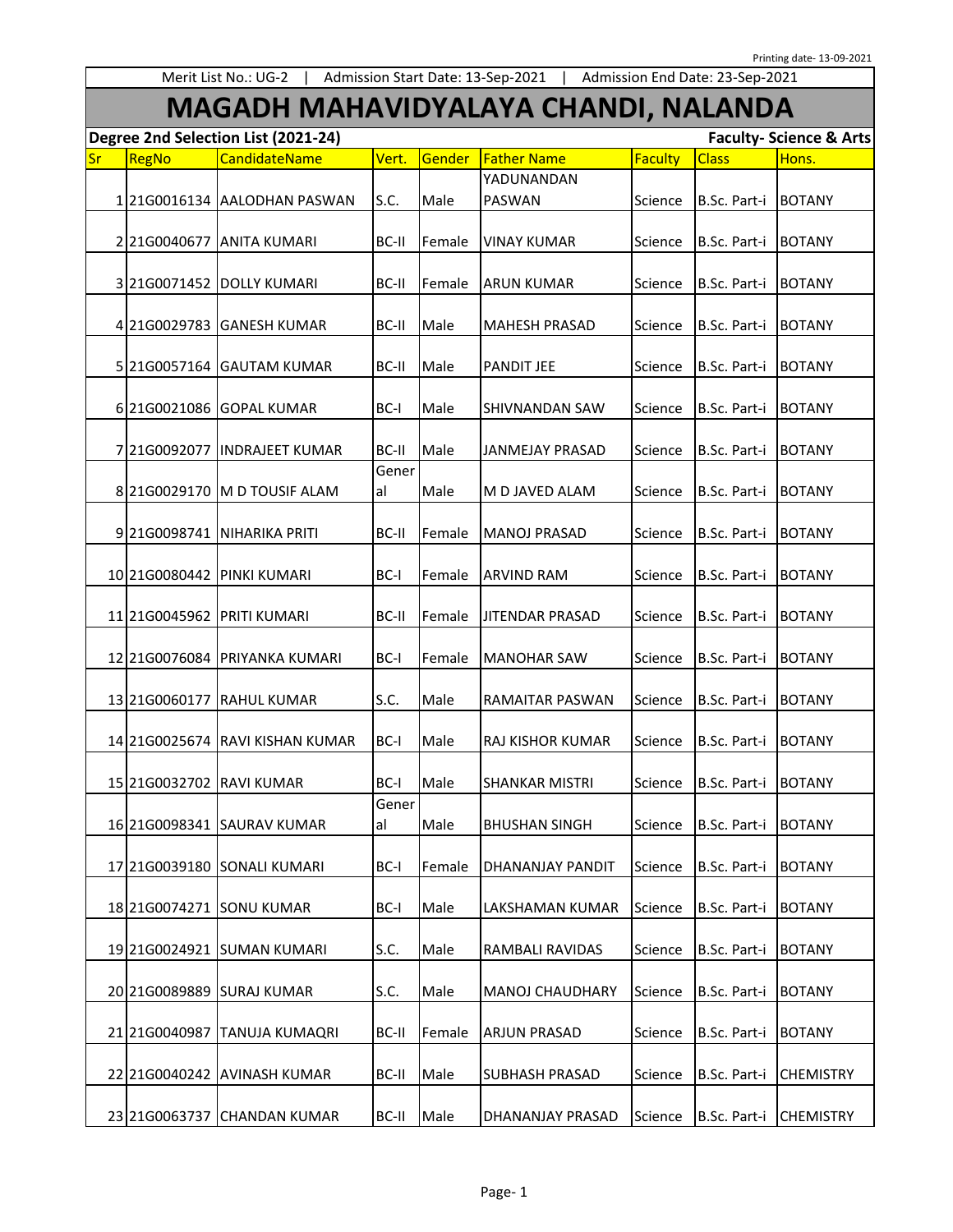|           | MAGADH MAHAVIDYALAYA CHANDI, NALANDA |                                     |             |        |                                    |                |              |                                    |  |  |  |
|-----------|--------------------------------------|-------------------------------------|-------------|--------|------------------------------------|----------------|--------------|------------------------------------|--|--|--|
|           |                                      | Degree 2nd Selection List (2021-24) |             |        |                                    |                |              | <b>Faculty- Science &amp; Arts</b> |  |  |  |
| <b>Sr</b> | RegNo                                | <b>CandidateName</b>                | Vert.       | Gender | <b>Father Name</b>                 | <b>Faculty</b> | <b>Class</b> | Hons.                              |  |  |  |
|           |                                      | 24 21 G0053310 HIMANSHU KUMAR       | Gener<br>al | Male   | <b>NARENDRA SINGH</b>              | Science        | B.Sc. Part-i | <b>CHEMISTRY</b>                   |  |  |  |
|           |                                      | 25 21 G0035840 RAGNI KUMARI         | BC-I        | Female | <b>RAVISHANKAR RAM</b>             | Science        | B.Sc. Part-i | <b>CHEMISTRY</b>                   |  |  |  |
|           |                                      | 26 21 G0053716 RANJAN KUMAR         | BC-II       | Male   | <b>SANJAY PRASD</b>                | Science        | B.Sc. Part-i | <b>CHEMISTRY</b>                   |  |  |  |
|           |                                      | 27 21 G0000231 RANVEER KUMAR        | BC-II       | Male   | <b>SUDHIR PRASAD</b>               | Science        | B.Sc. Part-i | <b>CHEMISTRY</b>                   |  |  |  |
|           |                                      | 28 21 G004 2361 ROHIT KUMAR         | BC-II       | Male   | <b>MUKESH PRASAD</b>               | Science        | B.Sc. Part-i | <b>CHEMISTRY</b>                   |  |  |  |
|           | 29 21G0060925                        | <b>SETHU KUMAR</b>                  | BC-II       | Male   | PRAMANAND YADAV                    | Science        | B.Sc. Part-i | <b>CHEMISTRY</b>                   |  |  |  |
|           | 30 21G0056002                        | <b>SURBHI SHALINI</b>               | BC-II       | Female | <b>KRISHNA KANHAIYA</b>            | Science        | B.Sc. Part-i | <b>CHEMISTRY</b>                   |  |  |  |
|           | 31 21G0016530                        | <b>INDAL KUMAR</b>                  | BC-I        | Male   | <b>RAMASHRAY MAHTO</b>             | Science        | B.Sc. Part-i | <b>MATHEMATICS</b>                 |  |  |  |
|           | 32 21G0003260                        | <b>ABHISHEK KUMAR</b>               | BC-II       | Male   | <b>SANJAY SINGH</b>                | Science        | B.Sc. Part-i | <b>MATHEMATICS</b>                 |  |  |  |
|           |                                      | 33 21 G0064545 ABHISHEK RAJ         | BC-II       | Male   | <b>RAM UDAY SHANKAR</b>            | Science        | B.Sc. Part-i | <b>MATHEMATICS</b>                 |  |  |  |
|           |                                      | 34 21 G0013215 ANKIT KUMAR          | BC-I        | Male   | <b>JITENDRA CHAUHAN</b>            | Science        | B.Sc. Part-i | <b>MATHEMATICS</b>                 |  |  |  |
|           |                                      | 35 21 G0007186 ASHUTOSH KUMAR       | BC-II       | Male   | <b>SIKANDAR PRASAD</b>             | Science        | B.Sc. Part-i | <b>MATHEMATICS</b>                 |  |  |  |
|           |                                      | 36 21 G0028312 ASHUTOSH KUMAR       | BC-II       | Male   | <b>SHASHIKANT PRASAD</b>           | Science        | B.Sc. Part-i | <b>MATHEMATICS</b>                 |  |  |  |
|           | 37 21 G0034909                       | <b>BADAL KUMAR</b>                  | BC-II       | Male   | <b>RAMCHHAPIT RAY</b>              | Science        | B.Sc. Part-i | <b>MATHEMATICS</b>                 |  |  |  |
|           |                                      | 38 21 G0091493 JITENDRA KUMAR       | BC-I        | Male   | DANI JAMADAR                       | Science        | B.Sc. Part-i | <b>MATHEMATICS</b>                 |  |  |  |
|           |                                      | 39 21 G0093304 MANISH KUMAR         | BC-I        | Male   | DAYANAND MISTRI                    | Science        | B.Sc. Part-i | <b>MATHEMATICS</b>                 |  |  |  |
|           | 40 21 G0 10 36 30                    | <b>NIRAJ KUMAR</b>                  | BC-I        | Male   | YUGAL SAW                          | Science        | B.Sc. Part-i | <b>MATHEMATICS</b>                 |  |  |  |
|           | 41 21 G0004356                       | NIRAJ KUMAR                         | BC-I        | Male   | SHAMBHU PRASAD                     | Science        | B.Sc. Part-i | <b>MATHEMATICS</b>                 |  |  |  |
|           | 42 21 G0084457                       | <b>PRIYANSHU RANJAN</b>             | Gener<br>al | Male   | <b>SAKET KUMAR</b>                 | Science        | B.Sc. Part-i | <b>MATHEMATICS</b>                 |  |  |  |
|           | 43 21G0098729                        | <b>SAURABH KUMAR</b>                | BC-II       | Male   | PRAMOD PRASAD                      | Science        | B.Sc. Part-i | <b>MATHEMATICS</b>                 |  |  |  |
|           | 44 21 G00 700 42                     | <b>SINTU KUMR</b>                   | BC-I        | Male   | <b>DHANESHAR</b><br><b>JAMADAR</b> | Science        | B.Sc. Part-i | <b>MATHEMATICS</b>                 |  |  |  |
|           | 45 21 G0080153                       | <b>SONU KUMR</b>                    | BC-II       | Male   | <b>KAMALDEV YADAV</b>              | Science        | B.Sc. Part-i | <b>MATHEMATICS</b>                 |  |  |  |
|           | 46 21 G0030658 ARUSH RAJ             |                                     | S.C.        | Male   | <b>PRAMOD PASWAN</b>               | Science        | B.Sc. Part-i | <b>PHYSICS</b>                     |  |  |  |
|           |                                      | 47 21 G0008083 DEEPAK KUMAR         | BC-II       | Male   | SATYENDRA PRASAD                   | Science        | B.Sc. Part-i | <b>PHYSICS</b>                     |  |  |  |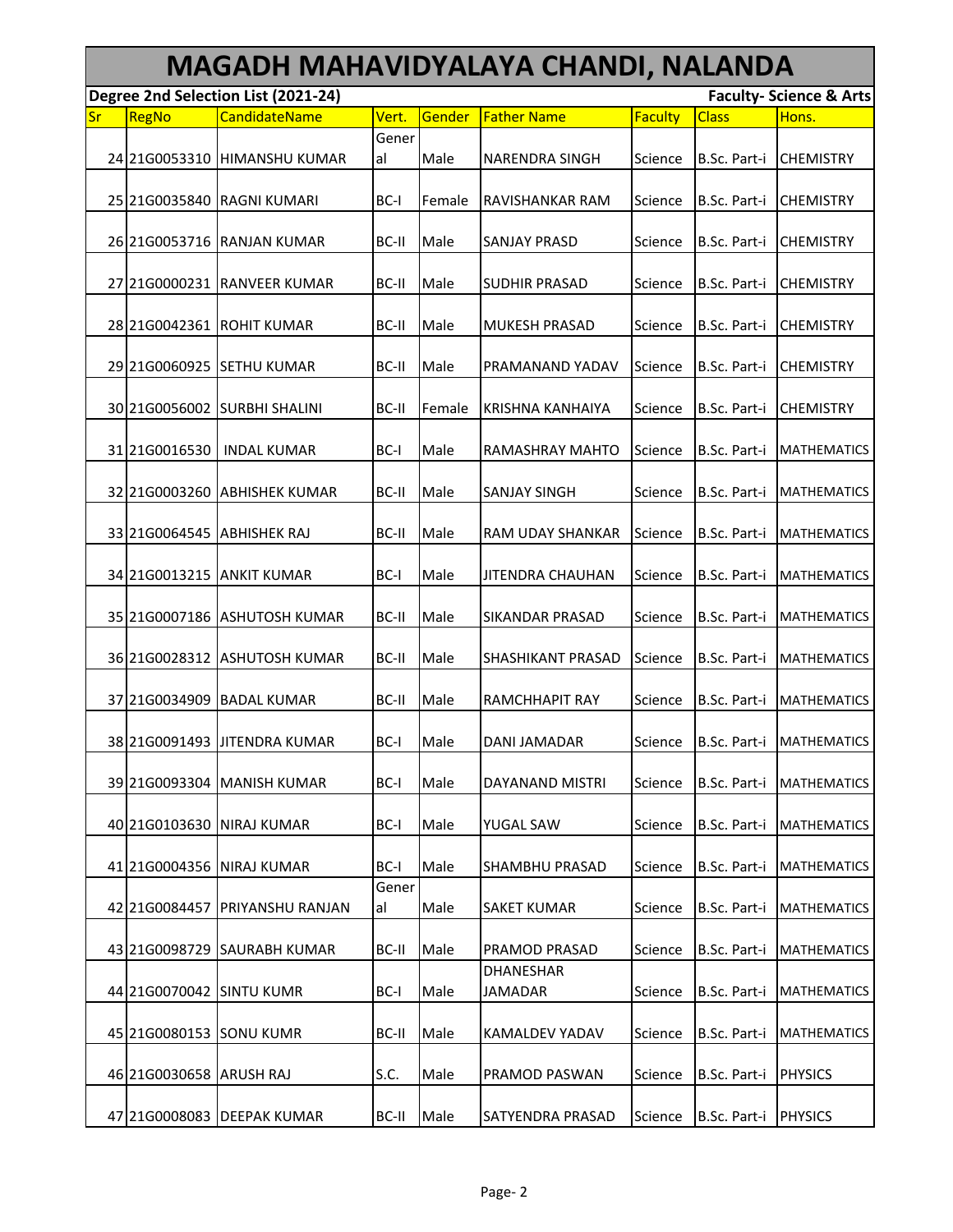|           | MAGADH MAHAVIDYALAYA CHANDI, NALANDA |                                        |             |        |                                       |         |                      |                                    |  |  |  |
|-----------|--------------------------------------|----------------------------------------|-------------|--------|---------------------------------------|---------|----------------------|------------------------------------|--|--|--|
|           |                                      | Degree 2nd Selection List (2021-24)    |             |        |                                       |         |                      | <b>Faculty- Science &amp; Arts</b> |  |  |  |
| <b>Sr</b> | RegNo                                | <b>CandidateName</b>                   | Vert.       | Gender | <b>Father Name</b>                    | Faculty | <b>Class</b>         | Hons.                              |  |  |  |
|           |                                      | 48 21 G0049719 DILEEP KUMAR            | S.C.        | Male   | <b>KRISHNA RAVIDAS</b>                | Science | B.Sc. Part-i         | <b>PHYSICS</b>                     |  |  |  |
|           | 49 21 G00 2558 3                     | <b>NITISH KUMAR</b>                    | BC-I        | Male   | <b>RAJESH PRASAD</b>                  | Science | B.Sc. Part-i         | <b>PHYSICS</b>                     |  |  |  |
|           | 50 21G0059413                        | OM SHUBHAM                             | BC-I        | Male   | SATYAPAL SAW                          | Science | B.Sc. Part-i         | <b>PHYSICS</b>                     |  |  |  |
|           | 51 21G0025325                        | <b>RAJEEV KUMAR</b>                    | S.C.        | Male   | <b>AKHILESH CHAUDHARI Science</b>     |         | B.Sc. Part-i         | <b>PHYSICS</b>                     |  |  |  |
|           | 52 21 G00 70 747                     | <b>ROHIT KUMAR</b>                     | S.C.        | Male   | KARMACHAND<br>CHAUDHARY               | Science | B.Sc. Part-i         | <b>PHYSICS</b>                     |  |  |  |
|           |                                      | 53 21G0004841 SANTOSH RAJ              | BC-II       | Male   | <b>SHANKAR YADAV</b>                  | Science | B.Sc. Part-i         | PHYSICS                            |  |  |  |
|           | 54 21 G0010014 ADITI RANI            |                                        | BC-II       | Female | <b>AJAY KUMAR</b>                     | Science | B.Sc. Part-i         | <b>ZOOLOGY</b>                     |  |  |  |
|           | 55 21G0078886                        | <b>AVINASH KUMAR</b>                   | BC-II       | Male   | YOGENDRA PRASAD                       | Science | B.Sc. Part-i         | <b>ZOOLOGY</b>                     |  |  |  |
|           | 56 21G0018194                        | <b>CHANDANI KUMARI</b>                 | BC-I        | Female | <b>KAMESHWAR SAW</b>                  | Science | B.Sc. Part-i         | ZOOLOGY                            |  |  |  |
|           |                                      | 57 21 G0074184 CHHOTU KUMAR            | BC-I        | Male   | <b>MAHENDRA KANDU</b>                 | Science | B.Sc. Part-i         | ZOOLOGY                            |  |  |  |
|           |                                      | 58 21 G0102503 KAUSHAMVI KUMARI        | BC-II       | Female | <b>SHASHI BHUSHAN</b><br><b>KUMAR</b> | Science | B.Sc. Part-i         | ZOOLOGY                            |  |  |  |
|           | 59 21G0002069                        | <b>KHUSHBOO SINGH</b><br>CHANDRAVANSHI | BC-I        | Female | <b>BABLU PRASAD</b>                   | Science | B.Sc. Part-i         | <b>ZOOLOGY</b>                     |  |  |  |
|           |                                      | 60 21 G0016222 KHUSHI KUMARI           | Gener<br>al | Female | SHASHIRANJAN<br><b>SHARMA</b>         | Science | B.Sc. Part-i         | <b>ZOOLOGY</b>                     |  |  |  |
|           |                                      | 61 21 G0002322 LUSHI KUMARI            | S.C.        | Female | <b>HIRA PASWAN</b>                    | Science | B.Sc. Part-i         | ZOOLOGY                            |  |  |  |
|           |                                      | 62 21 G0103379 MANISH SHANKAR          | BC-II       | Male   | <b>DINESH PRASAD</b>                  | Science | B.Sc. Part-i ZOOLOGY |                                    |  |  |  |
|           | 63 21 G008 1184                      | <b>PAWAN RAJ</b>                       | BC-II       | Male   | <b>SANTOSH SUMAN</b>                  | Science | B.Sc. Part-i         | ZOOLOGY                            |  |  |  |
|           | 64 21G0035795                        | PRASHANT LAL                           | BC-II       | Male   | <b>SATISH PRASAD</b>                  | Science | B.Sc. Part-i         | <b>ZOOLOGY</b>                     |  |  |  |
|           | 65 21G0008921                        | <b>PRITY KUMARI</b>                    | BC-II       | Female | <b>HARENDRA KUMAR</b>                 | Science | B.Sc. Part-i         | ZOOLOGY                            |  |  |  |
|           | 66 21G0045521                        | PRIYA KUMARI                           | BC-I        | Female | YOGENDRA SAW                          | Science | B.Sc. Part-i         | <b>ZOOLOGY</b>                     |  |  |  |
|           | 67 21G0045960                        | PRIYANKA KUMARI                        | BC-I        | Female | YOGENDRA SAW                          | Science | B.Sc. Part-i         | <b>ZOOLOGY</b>                     |  |  |  |
|           | 68 21 600 77718                      | <b>RISHIKESH RANJAN</b>                | BC-II       | Male   | <b>SATYENDRA PRASAD</b>               | Science | B.Sc. Part-i         | <b>ZOOLOGY</b>                     |  |  |  |
|           | 69 21 G0033267                       | <b>ROHIT KUMAR</b>                     | BC-II       | Male   | LAL BABU YADAV                        | Science | B.Sc. Part-i         | <b>ZOOLOGY</b>                     |  |  |  |
|           |                                      | 70 21 G0003363 SANGINA SHEKHAR         | BC-II       | Female | <b>SANJAY PRASAD</b>                  | Science | B.Sc. Part-i         | <b>ZOOLOGY</b>                     |  |  |  |
|           |                                      | 71 21 G0004752 SEJAL KUMARI            | BC-I        | Female | <b>VIJAY KUMAR</b>                    | Science | B.Sc. Part-i         | ZOOLOGY                            |  |  |  |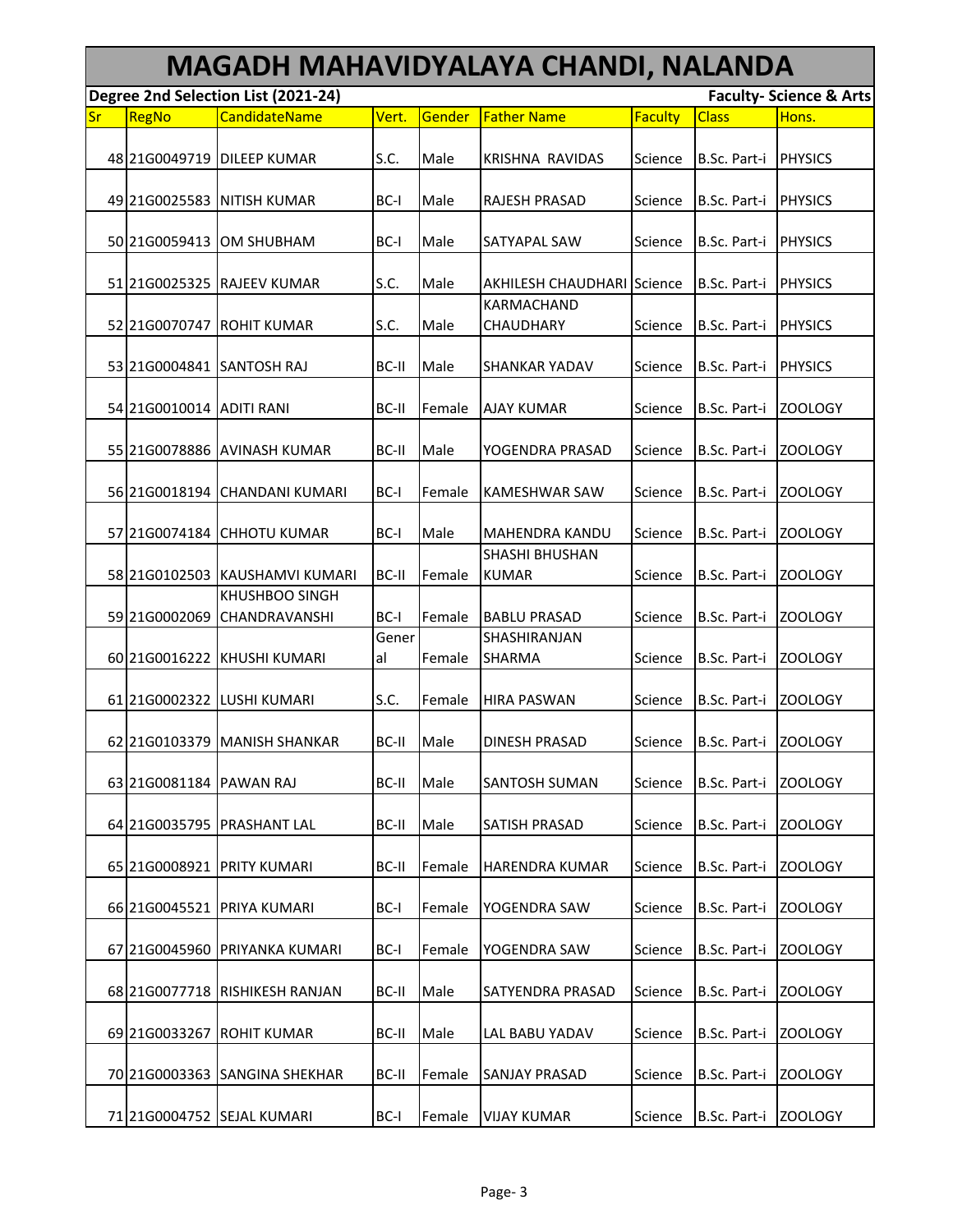|    | MAGADH MAHAVIDYALAYA CHANDI, NALANDA |                                     |       |        |                         |         |              |                                    |  |  |  |
|----|--------------------------------------|-------------------------------------|-------|--------|-------------------------|---------|--------------|------------------------------------|--|--|--|
|    |                                      | Degree 2nd Selection List (2021-24) |       |        |                         |         |              | <b>Faculty- Science &amp; Arts</b> |  |  |  |
| Sr | RegNo                                | <b>CandidateName</b>                | Vert. | Gender | <b>Father Name</b>      | Faculty | <b>Class</b> | Hons.                              |  |  |  |
|    |                                      |                                     |       |        |                         |         |              |                                    |  |  |  |
|    |                                      | 72 21G0007016 SHAILENDRA KUMAR      | BC-I  | Male   | <b>MUTUR RAM</b>        | Science | B.Sc. Part-i | <b>ZOOLOGY</b>                     |  |  |  |
|    |                                      |                                     |       |        | <b>SAMSHER PRASAD</b>   |         |              |                                    |  |  |  |
|    | 73 21G0061960                        | <b>SWEETI KUMARI</b>                | BC-II | Female | <b>SINGH</b>            | Science | B.Sc. Part-i | <b>ZOOLOGY</b>                     |  |  |  |
|    |                                      |                                     |       |        |                         |         |              |                                    |  |  |  |
|    | 74 21 GO107153                       | <b>SWEETI KUMARI</b>                | BC-I  | Female | JANARDAN PRASAD         | Science | B.Sc. Part-i | <b>ZOOLOGY</b>                     |  |  |  |
|    |                                      |                                     |       |        |                         |         |              |                                    |  |  |  |
|    |                                      |                                     |       |        |                         |         |              | <b>AIAS (Ancient</b>               |  |  |  |
|    | 75 21G0042451 AJAY KUMAR             |                                     | S.C.  | Male   | <b>SUNIL PASWAN</b>     | Arts    | B.A. Part-i  | History)                           |  |  |  |
|    |                                      |                                     |       |        |                         |         |              |                                    |  |  |  |
|    |                                      |                                     | Gener |        |                         |         |              | <b>AIAS (Ancient</b>               |  |  |  |
|    |                                      | 76 21 G0029174 GAURAV KUMAR         | al    | Male   | LATE SANJIV SINGH       | Arts    | B.A. Part-i  | History)                           |  |  |  |
|    |                                      |                                     |       |        |                         |         |              |                                    |  |  |  |
|    |                                      |                                     |       |        |                         |         |              | <b>AIAS (Ancient</b>               |  |  |  |
|    | 77 21 G0008275                       | KUNDAN KUMAR                        | BC-I  | Male   | <b>GANESH RAUT</b>      | Arts    | B.A. Part-i  | History)                           |  |  |  |
|    |                                      |                                     |       |        |                         |         |              |                                    |  |  |  |
|    |                                      |                                     |       |        |                         |         |              | <b>AIAS (Ancient</b>               |  |  |  |
|    |                                      | 78 21G0069780 MANISH KUMAR          | BC-II | Male   | <b>SANJAY KUMAR</b>     | Arts    | B.A. Part-i  | History)                           |  |  |  |
|    |                                      |                                     |       |        |                         |         |              |                                    |  |  |  |
|    |                                      |                                     |       |        |                         |         |              | <b>AIAS (Ancient</b>               |  |  |  |
|    |                                      | 79 21 G0097916 RITIKESH KUMAR       | BC-II | Male   | <b>JITENDRA KUMAR</b>   | Arts    | B.A. Part-i  | History)                           |  |  |  |
|    |                                      |                                     | Gener |        |                         |         |              |                                    |  |  |  |
|    |                                      | 80 21G0101979 HARSH KUMAR           | al    | Male   | <b>AMOD KUMAR</b>       | Arts    | B.A. Part-i  | <b>ECONOMICS</b>                   |  |  |  |
|    | 81 21G0062329                        | <b>MANISH KUMAR</b>                 | BC-I  | Male   | LAXMAN RAM              | Arts    | B.A. Part-i  | <b>ECONOMICS</b>                   |  |  |  |
|    | 82 21G0080162                        | <b>RAHUL KUMAR</b>                  | BC-II | Male   | <b>SANJIV KUMAR</b>     | Arts    | B.A. Part-i  | <b>ECONOMICS</b>                   |  |  |  |
|    | 83 21G0004867                        | <b>RANJAY PASWAN</b>                | S.C.  | Male   | <b>SANJAY PASWAN</b>    | Arts    | B.A. Part-i  | <b>ECONOMICS</b>                   |  |  |  |
|    | 84 21G0008504                        | <b>SANJEET KUMAR</b>                | S.C.  | Male   | <b>SUVELAL PASWAN</b>   | Arts    | B.A. Part-i  | <b>ECONOMICS</b>                   |  |  |  |
|    | 85 21G0069906                        | <b>SHUBHAM KUMAR</b>                | BC-II | Male   | <b>GAUTAM KUMAR</b>     | Arts    | B.A. Part-i  | <b>ECONOMICS</b>                   |  |  |  |
|    |                                      |                                     | Gener |        |                         |         |              |                                    |  |  |  |
|    |                                      | 86 21G0084072 ABHISHEK KUMAR        | al    | Male   | <b>SANJAY SINGH</b>     | Arts    | B.A. Part-i  | <b>ENGLISH</b>                     |  |  |  |
|    | 87 21G0023396 ADITYA RAJ             |                                     | BC-II | Male   | <b>GANESH PRASAD</b>    | Arts    | B.A. Part-i  | <b>ENGLISH</b>                     |  |  |  |
|    | 88 21 G0008418 DIPU KUMAR            |                                     | BC-I  | Male   | <b>ARUN PRASAD</b>      | Arts    | B.A. Part-i  | <b>ENGLISH</b>                     |  |  |  |
|    | 89 21G0074403                        | <b>HARISH KUMAR</b>                 | BC-I  | Male   | <b>DUKHIT PANDIT</b>    | Arts    | B.A. Part-i  | <b>ENGLISH</b>                     |  |  |  |
|    |                                      |                                     |       |        |                         |         |              |                                    |  |  |  |
|    |                                      | 90 21G0036787 KAMLESH KUMAR         | S.C.  | Male   | KISHORI CHAUDHARY       | Arts    | B.A. Part-i  | <b>ENGLISH</b>                     |  |  |  |
|    | 91 21G0034901                        | <b>PAWAN KUMAR</b>                  | BC-II | Male   | <b>ANIRUDH PRASAD</b>   | Arts    | B.A. Part-i  | <b>ENGLISH</b>                     |  |  |  |
|    |                                      | AAROOSH KUMAR                       | Gener |        | <b>MAHENDRA PRATAP</b>  |         |              |                                    |  |  |  |
|    | 92 21G0097764                        | <b>SINGH</b>                        | al    | Male   | <b>SINGH</b>            | Arts    | B.A. Part-i  | <b>GEOGRAPHY</b>                   |  |  |  |
|    |                                      |                                     |       |        |                         |         |              |                                    |  |  |  |
|    | 93 21G0078369                        | <b>CHANCHALA KUMARI</b>             | S.C.  | Female | <b>UMESH PASWAN</b>     | Arts    | B.A. Part-i  | <b>GEOGRAPHY</b>                   |  |  |  |
|    |                                      |                                     |       |        |                         |         |              |                                    |  |  |  |
|    |                                      | 94 21 G0070862 DEEPAK KUMAR         | S.C.  | Male   | <b>SURENDRA RAVIDAS</b> | Arts    | B.A. Part-i  | <b>GEOGRAPHY</b>                   |  |  |  |
|    |                                      | 95 21G0089458 GURIYA KUMARI         | S.C.  | Female | <b>BACHCHU PASWAN</b>   | Arts    | B.A. Part-i  | <b>GEOGRAPHY</b>                   |  |  |  |
|    |                                      | 96 21G0090695 KRISHNA KUMAR         | BC-I  | Male   | <b>SURENDRA SHAO</b>    | Arts    | B.A. Part-i  | <b>GEOGRAPHY</b>                   |  |  |  |
|    |                                      | 97 21G0039415 MUSKAN KUMARI         | BC-I  | Female | <b>JITENDRA PRASAD</b>  | Arts    | B.A. Part-i  | <b>GEOGRAPHY</b>                   |  |  |  |
|    | 98 21 G00 1848 8                     | <b>NANDAN KUMAR</b>                 | S.C.  | Male   | SARYUG PASWAN           | Arts    | B.A. Part-i  | GEOGRAPHY                          |  |  |  |
|    |                                      |                                     |       |        |                         |         |              |                                    |  |  |  |
|    |                                      | 99 21G0001729 NEERAJ KUMAR          | BC-II | Male   | AWADHESH PRASAD         | Arts    | B.A. Part-i  | <b>GEOGRAPHY</b>                   |  |  |  |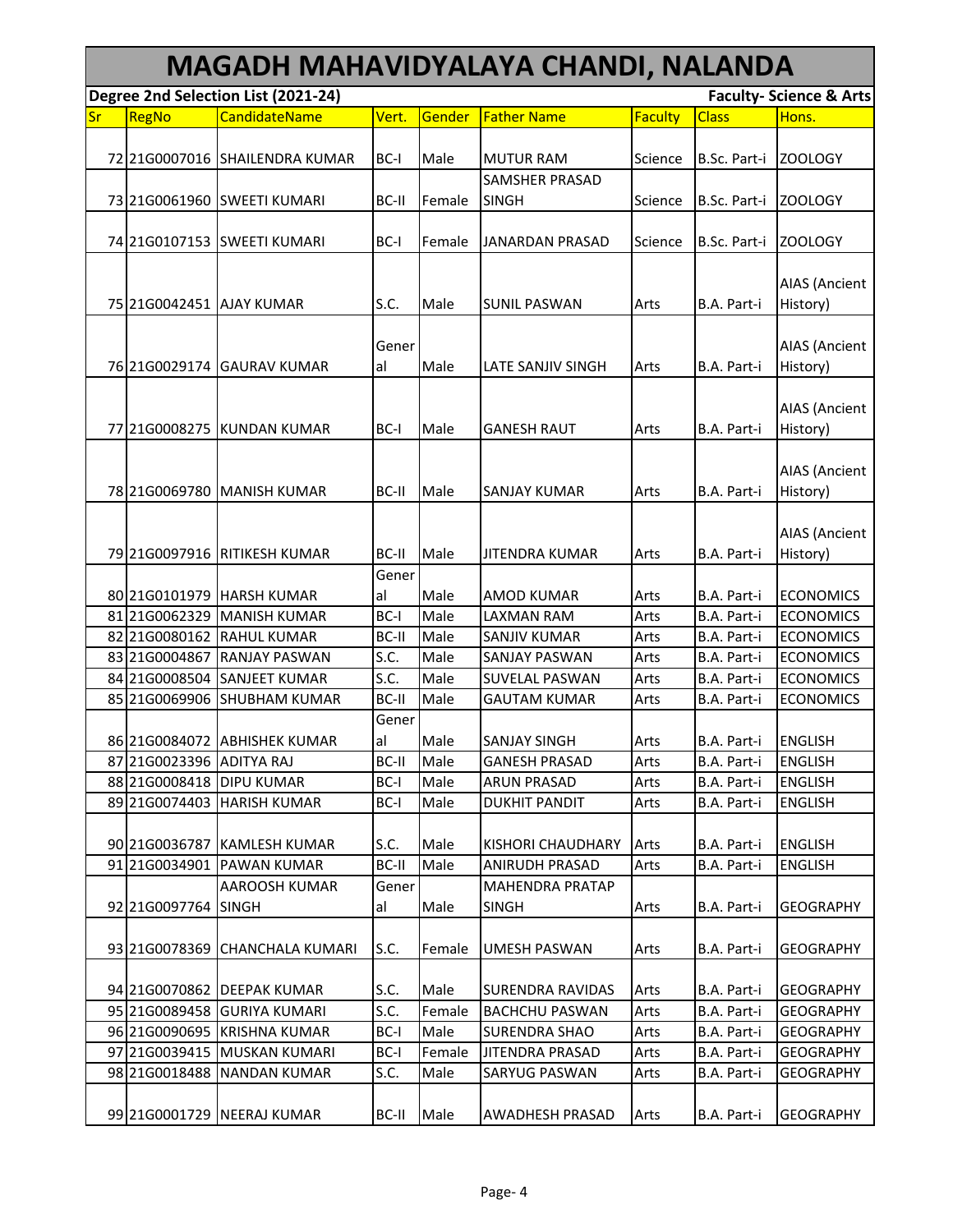|    | MAGADH MAHAVIDYALAYA CHANDI, NALANDA |                                     |              |        |                         |                |              |                                    |  |  |  |
|----|--------------------------------------|-------------------------------------|--------------|--------|-------------------------|----------------|--------------|------------------------------------|--|--|--|
|    |                                      | Degree 2nd Selection List (2021-24) |              |        |                         |                |              | <b>Faculty- Science &amp; Arts</b> |  |  |  |
| Sr | RegNo                                | <b>CandidateName</b>                | Vert.        | Gender | <b>Father Name</b>      | <b>Faculty</b> | <b>Class</b> | Hons.                              |  |  |  |
|    |                                      |                                     |              |        |                         |                |              |                                    |  |  |  |
|    |                                      | 100 21G0096481 NEESHU KUMARI        | BC-II        | Female | <b>VIDYANAND PRASAD</b> | Arts           | B.A. Part-i  | <b>GEOGRAPHY</b>                   |  |  |  |
|    |                                      | 101 21G0009856 NIRANJAN KUMAR       | <b>BC-II</b> | Male   | <b>AJIT KUMAR</b>       | Arts           | B.A. Part-i  | <b>GEOGRAPHY</b>                   |  |  |  |
|    | 102 21G0039214                       | <b>NITISH KUMAR</b>                 | BC-II        | Male   | <b>JAMINDRA SINGH</b>   | Arts           | B.A. Part-i  | <b>GEOGRAPHY</b>                   |  |  |  |
|    |                                      |                                     |              |        |                         |                |              |                                    |  |  |  |
|    |                                      | 103 21G0035828 PAMMI KUMARI         | S.C.         | Female | <b>DEVENDRA PASWAN</b>  | Arts           | B.A. Part-i  | <b>GEOGRAPHY</b>                   |  |  |  |
|    | 104 21G0081276                       | <b>PINKI KUMARI</b>                 | BC-I         | Female | <b>JAYGOVIND PANDIT</b> | Arts           | B.A. Part-i  | <b>GEOGRAPHY</b>                   |  |  |  |
|    | 105 21G0078486                       | <b>PIYUSH ANAND</b>                 | BC-I         | Male   | PRAMOD KUMAR            | Arts           | B.A. Part-i  | <b>GEOGRAPHY</b>                   |  |  |  |
|    |                                      | 106 2160028101 PRITY KUMARI         | BC-I         | Female | <b>MANOJ KUMAR</b>      | Arts           | B.A. Part-i  | <b>GEOGRAPHY</b>                   |  |  |  |
|    |                                      |                                     |              |        |                         |                |              |                                    |  |  |  |
|    |                                      | 107 21G0033695 RAJNISH KUMAR        | BC-I         | Male   | JAWAHAR JAMADAR         | Arts           | B.A. Part-i  | <b>GEOGRAPHY</b>                   |  |  |  |
|    | 108 21G0079388                       | <b>RANI KUMARI</b>                  | <b>BC-II</b> | Female | <b>ANIL KUMAR</b>       | Arts           | B.A. Part-i  | <b>GEOGRAPHY</b>                   |  |  |  |
|    | 109 21G0006997                       | <b>ROSTAM KUMAR</b>                 | BC-I         | Male   | TILAKDHARI BIND         | Arts           | B.A. Part-i  | <b>GEOGRAPHY</b>                   |  |  |  |
|    | 110 21G0027367                       | SAJIYA PRAWEEN                      | BC-I         | Female | <b>MD AFJAL</b>         | Arts           | B.A. Part-i  | <b>GEOGRAPHY</b>                   |  |  |  |
|    |                                      |                                     |              |        |                         |                |              |                                    |  |  |  |
|    |                                      | 111 21 G0098291 SHUBHAM KUMAR       | BC-II        | Male   | <b>AVICHARAN PRASAD</b> | Arts           | B.A. Part-i  | <b>GEOGRAPHY</b>                   |  |  |  |
|    |                                      |                                     |              |        |                         |                |              |                                    |  |  |  |
|    |                                      | 112 2160008530 SONAM KUMARI         | BC-II        | Female | <b>NAGENDRA PRASAD</b>  | Arts           | B.A. Part-i  | <b>GEOGRAPHY</b>                   |  |  |  |
|    |                                      | 113 21G0010037 SUBHASH KUMAR        | BC-I         | Male   | <b>KAMLESH KUMAR</b>    | Arts           | B.A. Part-i  | <b>GEOGRAPHY</b>                   |  |  |  |
|    |                                      | 114 2160077482 SUNITA KUMARI        | BC-II        | Female | <b>UDAY SINGH</b>       | Arts           | B.A. Part-i  | <b>GEOGRAPHY</b>                   |  |  |  |
|    |                                      |                                     |              |        | DEVANANDAN              |                |              |                                    |  |  |  |
|    |                                      | 115 2160103144 TANUJA KUMARI        | BC-I         | Female | <b>THAKUR</b>           | Arts           | B.A. Part-i  | <b>GEOGRAPHY</b>                   |  |  |  |
|    |                                      |                                     |              |        | <b>MANOJ PRASAD</b>     |                |              |                                    |  |  |  |
|    |                                      | 116 2160045913 VIDYA BHARTI         | BC-II        | Female | <b>SINHA</b>            | Arts           | B.A. Part-i  | GEOGRAPHY                          |  |  |  |
|    |                                      | 117 21G0026305 ANJU KUMARI          | BC-I         | Female | <b>BALMIKI CHAUHAN</b>  | Arts           | B.A. Part-i  | <b>HINDI</b>                       |  |  |  |
|    |                                      |                                     | Gener        |        | <b>PRAVESH KUMAR</b>    |                |              |                                    |  |  |  |
|    |                                      | 118 2160003600 ARPANA KUMARI        | al           | Female | <b>MISHRA</b>           | Arts           | B.A. Part-i  | <b>HINDI</b>                       |  |  |  |
|    |                                      | 119 21G0024444 ASHA KUMARI          | BC-II        | Female | <b>SATISH PRASAD</b>    | Arts           | B.A. Part-i  | <b>HINDI</b>                       |  |  |  |
|    | 120 21G0084488                       | <b>CHANDAN KUMAR</b>                | BC-II        | Male   | <b>MEGHU ROY</b>        | Arts           | B.A. Part-i  | <b>HINDI</b>                       |  |  |  |
|    |                                      | 121 21 G0071254 CHANDRAMANI RAJ     | BC-I         | Male   | <b>SURYAKANT MISTRI</b> | Arts           | B.A. Part-i  | <b>HINDI</b>                       |  |  |  |
|    |                                      | 122 21G0025664 DHANTI KUMARI        | BC-I         | Female | <b>SANJAY JAMADAR</b>   | Arts           | B.A. Part-i  | <b>HINDI</b>                       |  |  |  |
|    |                                      | 123 21G0029361 JANVI KUMARI         | BC-I         | Female | <b>RAMPRIT KEWAT</b>    | Arts           | B.A. Part-i  | <b>HINDI</b>                       |  |  |  |
|    |                                      | 124 21G0095495 NEHA KUMARI          | BC-I         | Female | <b>UMESH PANDIT</b>     | Arts           | B.A. Part-i  | <b>HINDI</b>                       |  |  |  |
|    |                                      | 125 2160106835 NITU KUMARI          | S.C.         | Female | PAPPU PASWAN            | Arts           | B.A. Part-i  | <b>HINDI</b>                       |  |  |  |
|    |                                      |                                     | Gener        |        | DHANANJAY KUMAR         |                |              |                                    |  |  |  |
|    |                                      | 126 21G0069265 SAPANA KUMARI        | al           | Female | <b>OANDEY</b>           | Arts           | B.A. Part-i  | <b>HINDI</b>                       |  |  |  |
|    |                                      | 127 21G0005256 SUBODH KUMAR         | BC-II        | Male   | <b>BALLAM PRASAD</b>    | Arts           | B.A. Part-i  | <b>HINDI</b>                       |  |  |  |
|    |                                      | 128 21G0106834 SUDAMA KUMAR         | BC-II        | Male   | MANISH PRASAD           | Arts           | B.A. Part-i  | <b>HINDI</b>                       |  |  |  |
|    | 129 21G0085285                       | <b>VIKASH KUMAR</b>                 | BC-II        | Male   | <b>BECHAN YADAV</b>     | Arts           | B.A. Part-i  | <b>HINDI</b>                       |  |  |  |
|    |                                      |                                     | Gener        |        |                         |                |              |                                    |  |  |  |
|    |                                      | 130 2160018292 VIVEK KUMAR          | al           | Male   | <b>AJIT MISHRA</b>      | Arts           | B.A. Part-i  | <b>HINDI</b>                       |  |  |  |
|    |                                      | 131 21 G0071141 ABHINAW AKASH       | BC-I         | Male   | <b>SURENDRA RAM</b>     | Arts           | B.A. Part-i  | <b>HISTORY</b>                     |  |  |  |
|    |                                      | 132 21G0051570 ABHISHEK KUMAR       | BC-I         | Male   | PAWAN PASWAN            | Arts           | B.A. Part-i  | <b>HISTORY</b>                     |  |  |  |
|    | 133 21 G0049349                      | <b>AMAN KUMAR</b>                   | BC-II        | Male   | <b>BIPIN KUMAR</b>      | Arts           | B.A. Part-i  | <b>HISTORY</b>                     |  |  |  |
|    |                                      |                                     |              |        |                         |                |              |                                    |  |  |  |
|    |                                      | 134 21 G0009076 AMAN KUMAR          | BC-II        | Male   | DHANANJAY PRASAD        | Arts           | B.A. Part-i  | <b>HISTORY</b>                     |  |  |  |
|    |                                      | 135 21G0064448 AMIT KUMAR           | S.C.         | Male   | <b>VINOD PASWAN</b>     | Arts           | B.A. Part-i  | <b>HISTORY</b>                     |  |  |  |
|    |                                      | 136 21G0048680 ANJALI KUMARI        | BC-I         | Female | <b>SUJEET PRASAD</b>    | Arts           | B.A. Part-i  | <b>HISTORY</b>                     |  |  |  |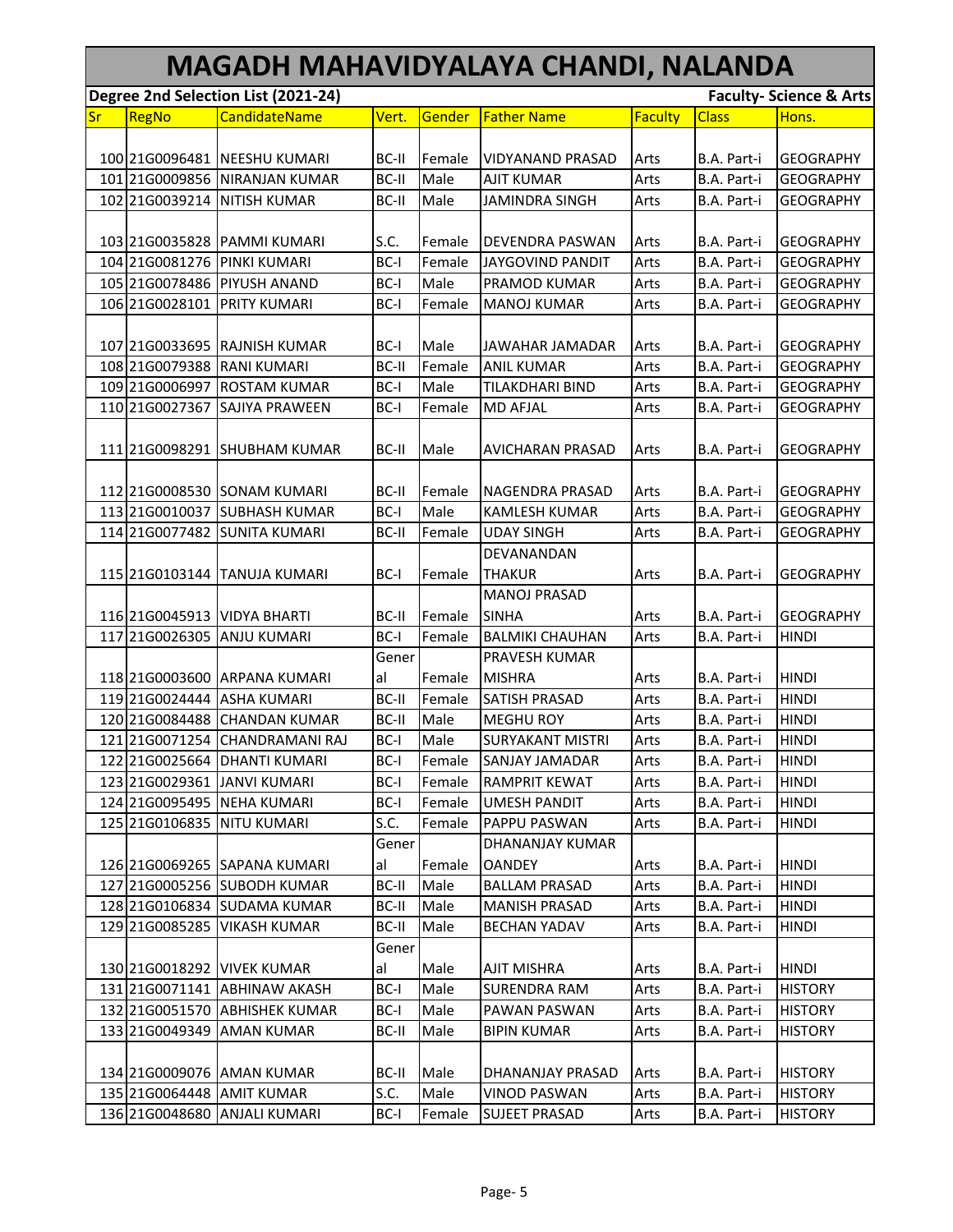|    | MAGADH MAHAVIDYALAYA CHANDI, NALANDA |                                         |       |        |                               |                |              |                                    |  |  |  |
|----|--------------------------------------|-----------------------------------------|-------|--------|-------------------------------|----------------|--------------|------------------------------------|--|--|--|
|    |                                      | Degree 2nd Selection List (2021-24)     |       |        |                               |                |              | <b>Faculty- Science &amp; Arts</b> |  |  |  |
| Sr | RegNo                                | <b>CandidateName</b>                    | Vert. | Gender | <b>Father Name</b>            | <b>Faculty</b> | <b>Class</b> | Hons.                              |  |  |  |
|    | 137 21G0081689 ARYAN RAJ             |                                         | BC-II | Male   | RABI BHUSHAN SINHA Arts       |                | B.A. Part-i  | <b>HISTORY</b>                     |  |  |  |
|    |                                      | 138 21G0051715 CHANDANI KUMARI          | BC-II | Female | <b>MEGHAN RAY</b>             | Arts           | B.A. Part-i  | <b>HISTORY</b>                     |  |  |  |
|    |                                      |                                         |       |        |                               |                |              |                                    |  |  |  |
|    |                                      | 139 21G0018570 DEEPAK KUMAR SINHA BC-II |       | Male   | <b>DINESH KUMAR</b>           | Arts           | B.A. Part-i  | <b>HISTORY</b>                     |  |  |  |
|    |                                      |                                         |       |        | <b>SHIVNANDAN KUMAR</b>       |                |              |                                    |  |  |  |
|    |                                      | 140 2160062109 KAVITA KUMARI            | BC-I  | Female | <b>RAM</b>                    | Arts           | B.A. Part-i  | <b>HISTORY</b>                     |  |  |  |
|    | 141 21G0005958                       | <b>KHUSHBOO KUMARI</b>                  | BC-II | Female | <b>GOPAL MAHTO</b>            | Arts           | B.A. Part-i  | <b>HISTORY</b>                     |  |  |  |
|    |                                      |                                         | Gener |        |                               |                |              |                                    |  |  |  |
|    |                                      | 142 2160108439 LOVELY KUMARI            | al    | Female | <b>DINESH SINGH</b>           | Arts           | B.A. Part-i  | <b>HISTORY</b>                     |  |  |  |
|    |                                      | 143 21G0095728 MITHLESH KUMAR           | S.C.  | Male   | <b>KARU PASWAN</b>            | Arts           | B.A. Part-i  | <b>HISTORY</b>                     |  |  |  |
|    |                                      | 144 2160077298 MUSKAN KUMARI            | BC-I  | Female | <b>BAIJU PRASAD</b>           | Arts           | B.A. Part-i  | <b>HISTORY</b>                     |  |  |  |
|    |                                      | 145 21G0065246 RAJAN KUMAR              | S.C.  | Male   | <b>BRIND PASWAN</b>           | Arts           | B.A. Part-i  | <b>HISTORY</b>                     |  |  |  |
|    | 146 21G0046600                       | <b>RAJNI KUMARI</b>                     | BC-I  | Female | <b>ASHOK KUMAR</b>            | Arts           | B.A. Part-i  | <b>HISTORY</b>                     |  |  |  |
|    |                                      | 147 21G0015459 RAKESH KUMAR             | BC-II | Male   | PARAMANAND YADAV Arts         |                | B.A. Part-i  | <b>HISTORY</b>                     |  |  |  |
|    |                                      | 148 21G0038481 RAUSHAN RAJ              | BC-I  | Male   | <b>DINESH RAUT</b>            | Arts           | B.A. Part-i  | <b>HISTORY</b>                     |  |  |  |
|    | 149 21G0090508                       | <b>REBHA KUMARI</b>                     | S.C.  | Female | <b>RAMITAR PASWAN</b>         | Arts           | B.A. Part-i  | <b>HISTORY</b>                     |  |  |  |
|    | 150 21G0024734                       | <b>RITA KUMARI</b>                      | BC-II | Female | <b>RAJO SINGH</b>             | Arts           | B.A. Part-i  | <b>HISTORY</b>                     |  |  |  |
|    |                                      |                                         | Gener |        |                               |                |              |                                    |  |  |  |
|    |                                      | 151 21G0063850 ROHIT KUMAR              | al    | Male   | <b>SUDHIR SINGH</b>           | Arts           | B.A. Part-i  | <b>HISTORY</b>                     |  |  |  |
|    | 152 21G0061977                       | <b>SANJEET KUMAR</b>                    | BC-I  | Male   | <b>AKHILESH SAW</b>           | Arts           | B.A. Part-i  | <b>HISTORY</b>                     |  |  |  |
|    | 153 21G0091141                       | <b>SHAMMA PRAVEEN</b>                   | BC-I  | Female | LOTHA MIYAN                   | Arts           | B.A. Part-i  | <b>HISTORY</b>                     |  |  |  |
|    | 154 21G0083647                       | <b>SHASHI KUMAR</b>                     | BC-I  | Male   | <b>ANIL PRASAD</b>            | Arts           | B.A. Part-i  | <b>HISTORY</b>                     |  |  |  |
|    |                                      | 155 21G0032069 SUNNY KUMAR              | BC-II | Male   | <b>ANIL KUMAR</b>             | Arts           | B.A. Part-i  | <b>HISTORY</b>                     |  |  |  |
|    |                                      | 156 21G0022390 TANUJA KUMARI            | BC-I  | Female | <b>SUSHIL PRASAD</b>          | Arts           | B.A. Part-i  | <b>HISTORY</b>                     |  |  |  |
|    | 157 21G0040560                       | <b>TANYA KUMARI</b>                     | BC-I  | Female | <b>MUKADDAR MISTRI</b>        | Arts           | B.A. Part-i  | <b>HISTORY</b>                     |  |  |  |
|    | 158 21G0001019                       | <b>VIKRAM KUMAR</b>                     | S.C.  | Male   | <b>VICKY DAS</b>              | Arts           | B.A. Part-i  | <b>HISTORY</b>                     |  |  |  |
|    |                                      |                                         |       |        |                               |                |              | <b>HOME</b>                        |  |  |  |
|    |                                      |                                         |       |        |                               |                |              | <b>SCIENCE</b>                     |  |  |  |
|    |                                      | 159 2160064722 DOULY KUMARI             | S.C.  | Female | <b>OMPRAKASH PASWAN Arts</b>  |                | B.A. Part-i  |                                    |  |  |  |
|    |                                      |                                         | Gener |        |                               |                |              | <b>HOME</b>                        |  |  |  |
|    |                                      | 160 2160075791 KARUNA KUMARI            | al    | Female | <b>UMESH SINGH</b>            | Arts           | B.A. Part-i  | <b>SCIENCE</b>                     |  |  |  |
|    |                                      |                                         |       |        |                               |                |              | <b>HOME</b>                        |  |  |  |
|    |                                      | 161 2160017685 LALIT KUMARI             | S.C.  | Female | <b>SURENDRA RAM</b>           | Arts           | B.A. Part-i  | <b>SCIENCE</b>                     |  |  |  |
|    |                                      |                                         | Gener |        |                               |                |              | <b>HOME</b>                        |  |  |  |
|    |                                      | 162 2160054189 MARUTI KUMARI            | al    | Female | <b>NAVIN SINGH</b>            | Arts           | B.A. Part-i  | <b>SCIENCE</b>                     |  |  |  |
|    |                                      |                                         |       |        |                               |                |              | <b>HOME</b>                        |  |  |  |
|    | 163 21G0072560                       | <b>NIKKY KUMARI</b>                     | BC-I  | Female | NIRANJAN PRASAD               | Arts           | B.A. Part-i  | <b>SCIENCE</b>                     |  |  |  |
|    |                                      |                                         |       |        |                               |                |              | <b>HOME</b>                        |  |  |  |
|    | 164 21G0003987                       | <b>PRITEE KIUMARI</b>                   | BC-II | Female | <b>ANNDI PRASAD</b>           | Arts           | B.A. Part-i  | <b>SCIENCE</b>                     |  |  |  |
|    |                                      |                                         |       |        |                               |                |              | <b>HOME</b>                        |  |  |  |
|    |                                      | 165 2160031112 PUJA KUMARI              | BC-II | Female | <b>UPENDRA PRASAD</b>         | Arts           | B.A. Part-i  | <b>SCIENCE</b>                     |  |  |  |
|    |                                      |                                         | Gener |        |                               |                |              | <b>HOME</b>                        |  |  |  |
|    | 166 21 G0110079                      | <b>PUJA KUMARI</b>                      | al    | Female | <b>SWAMI NATH PRASAD Arts</b> |                | B.A. Part-i  | <b>SCIENCE</b>                     |  |  |  |
|    |                                      |                                         |       |        |                               |                |              | <b>HOME</b>                        |  |  |  |
|    |                                      | 167 21G0040631 RAVI PASWAN              | S.C.  | Male   | <b>AMEEN PASWAN</b>           | Arts           | B.A. Part-i  | <b>SCIENCE</b>                     |  |  |  |
|    |                                      |                                         |       |        |                               |                |              | <b>HOME</b>                        |  |  |  |
|    |                                      | 168 21G0070510 RENU KUMARI              | BC-II | Female | YOGENDRA PRASAD               | Arts           | B.A. Part-i  | <b>SCIENCE</b>                     |  |  |  |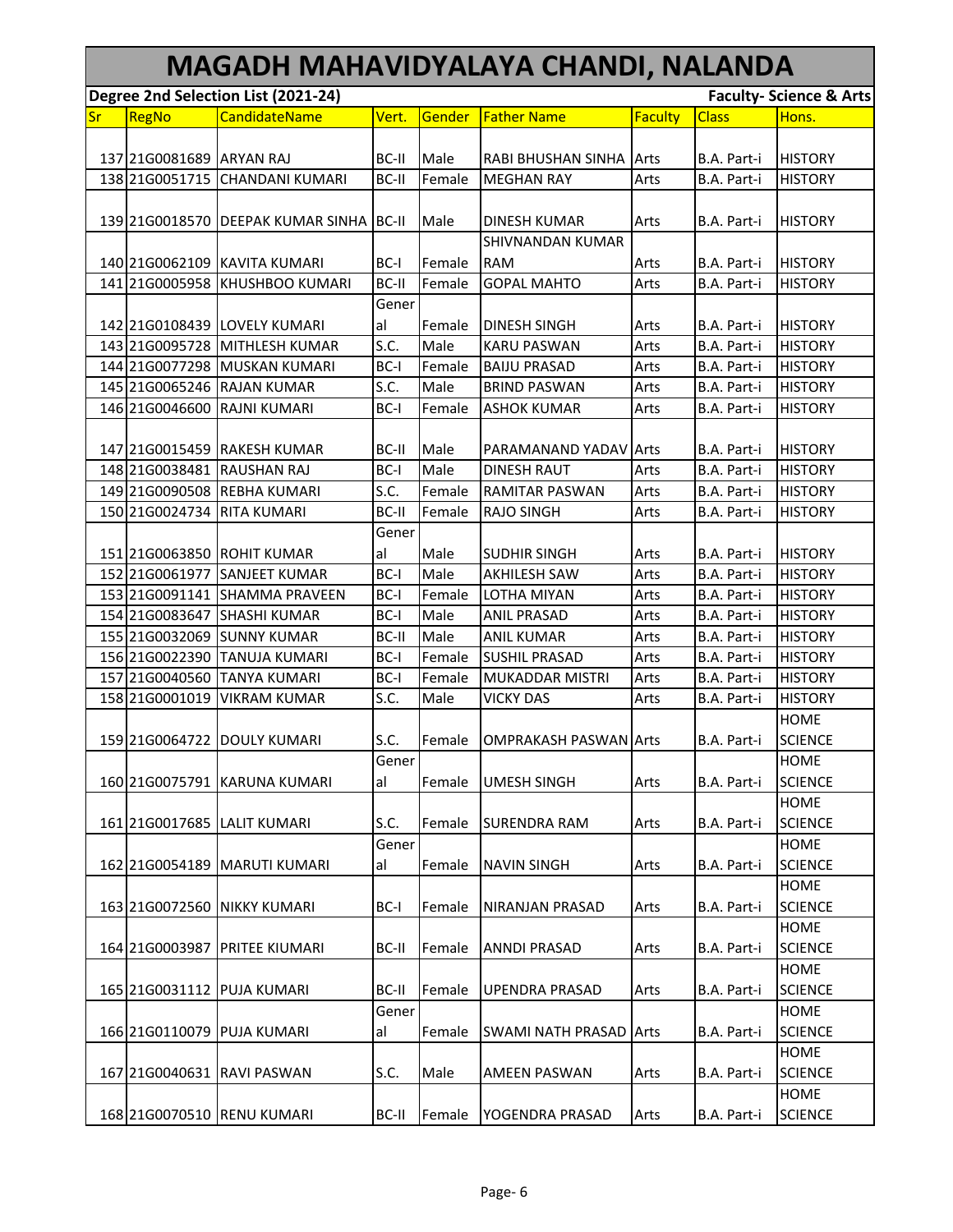|    | MAGADH MAHAVIDYALAYA CHANDI, NALANDA                                      |                                        |       |        |                          |         |              |                             |  |  |  |  |
|----|---------------------------------------------------------------------------|----------------------------------------|-------|--------|--------------------------|---------|--------------|-----------------------------|--|--|--|--|
|    | Degree 2nd Selection List (2021-24)<br><b>Faculty- Science &amp; Arts</b> |                                        |       |        |                          |         |              |                             |  |  |  |  |
| Sr | RegNo                                                                     | <b>CandidateName</b>                   | Vert. | Gender | <b>Father Name</b>       | Faculty | <b>Class</b> | Hons.                       |  |  |  |  |
|    |                                                                           |                                        | Gener |        |                          |         |              | <b>HOME</b>                 |  |  |  |  |
|    | 169 21G0081684                                                            | <b>TANNU KUMARI</b>                    | al    | Female | <b>SANTOSH SINGH</b>     | Arts    | B.A. Part-i  | <b>SCIENCE</b>              |  |  |  |  |
|    | 170 21G0064769                                                            | <b>VIJAY KUMAR</b>                     | BC-I  | Male   | <b>UMESH KEWAT</b>       | Arts    | B.A. Part-i  | PHILOSOPHY                  |  |  |  |  |
|    |                                                                           |                                        |       |        |                          |         |              | POLITICAL                   |  |  |  |  |
|    |                                                                           | 171 2160070391 AZAD KUMAR              | BC-II | Male   | <b>SURESH PRASAD</b>     | Arts    | B.A. Part-i  | <b>SCIENCE</b>              |  |  |  |  |
|    |                                                                           |                                        |       |        |                          |         |              | POLITICAL                   |  |  |  |  |
|    | 172 21G0015778                                                            | <b>BAIJU KUMAR</b>                     | BC-II | Male   | RAJBALLAV PRASAD         | Arts    | B.A. Part-i  | <b>SCIENCE</b>              |  |  |  |  |
|    |                                                                           |                                        |       |        |                          |         |              | POLITICAL                   |  |  |  |  |
|    | 173 21G0009676                                                            | <b>BIKKI KUMAR</b>                     | BC-II | Male   | <b>PRAMOD KUMAR</b>      | Arts    | B.A. Part-i  | <b>SCIENCE</b>              |  |  |  |  |
|    |                                                                           |                                        |       |        |                          |         |              | POLITICAL                   |  |  |  |  |
|    |                                                                           | 174 21G0052771 GAJADHAR KUMAR          | BC-I  | Male   | PRAMOD CHAUHAN           | Arts    | B.A. Part-i  | <b>SCIENCE</b>              |  |  |  |  |
|    |                                                                           |                                        |       |        |                          |         |              | POLITICAL                   |  |  |  |  |
|    | 175 21G0038501                                                            | <b>GANITA KUMARI</b>                   | BC-II | Female | <b>ARJUN YADAV</b>       | Arts    | B.A. Part-i  | <b>SCIENCE</b>              |  |  |  |  |
|    |                                                                           |                                        |       |        |                          |         |              | POLITICAL                   |  |  |  |  |
|    |                                                                           | 176 21G0010831 MAHESH KUMAR            | BC-I  | Male   | <b>DHRITKUMAR PANDIT</b> | Arts    | B.A. Part-i  | <b>SCIENCE</b>              |  |  |  |  |
|    |                                                                           |                                        |       |        |                          |         |              | POLITICAL                   |  |  |  |  |
|    | 177 21G0034899                                                            | <b>NEERAJ KUMAR</b>                    | BC-I  | Male   | <b>SANTOSH KUMAR</b>     | Arts    | B.A. Part-i  | <b>SCIENCE</b>              |  |  |  |  |
|    |                                                                           |                                        |       |        |                          |         |              | POLITICAL                   |  |  |  |  |
|    | 178 21G0013022 RAHUL RAJ                                                  |                                        | BC-II | Male   | <b>RANJEET KUMAR</b>     | Arts    | B.A. Part-i  | <b>SCIENCE</b>              |  |  |  |  |
|    |                                                                           |                                        |       |        |                          |         |              | POLITICAL                   |  |  |  |  |
|    | 179 21G0002804 SATYAM RAJ                                                 |                                        | BC-II | Male   | <b>RAJESH KUMAR</b>      | Arts    | B.A. Part-i  | <b>SCIENCE</b>              |  |  |  |  |
|    |                                                                           |                                        |       |        |                          |         |              | POLITICAL                   |  |  |  |  |
|    |                                                                           | 180 21 G0081006 SHUDHANSHU KUMAR BC-II |       | Male   | <b>VINOD PRASAD</b>      | Arts    | B.A. Part-i  | <b>SCIENCE</b>              |  |  |  |  |
|    |                                                                           |                                        |       |        |                          |         |              | POLITICAL                   |  |  |  |  |
|    | 181 21 G0057151                                                           | <b>SIKANDRA KUMAR</b>                  | BC-I  | Male   | <b>HIRA BIND</b>         | Arts    | B.A. Part-i  | <b>SCIENCE</b>              |  |  |  |  |
|    |                                                                           |                                        |       |        |                          |         |              | POLITICAL                   |  |  |  |  |
|    |                                                                           | 182 21 G0053979 SONI KUMARI            | BC-II | Female | RAJNISH KUMAR            | Arts    | B.A. Part-i  | <b>SCIENCE</b>              |  |  |  |  |
|    |                                                                           |                                        |       |        |                          |         |              | POLITICAL                   |  |  |  |  |
|    |                                                                           | 183 21G0085138 SONI KUMARI             | BC-II | Female | <b>SANJAY PURI</b>       | Arts    | B.A. Part-i  | <b>SCIENCE</b><br>POLITICAL |  |  |  |  |
|    |                                                                           | 184 21 G0012582 SURAJNATH KUMAR        | S.C.  | Male   | DINANATH PASWAN          | Arts    | B.A. Part-i  | <b>SCIENCE</b>              |  |  |  |  |
|    |                                                                           |                                        |       |        |                          |         |              | POLITICAL                   |  |  |  |  |
|    | 185 21G0018739                                                            | UTSAV KUMAR                            | BC-II | Male   | <b>PREM PRASAD</b>       | Arts    | B.A. Part-i  | <b>SCIENCE</b>              |  |  |  |  |
|    |                                                                           |                                        |       |        |                          |         |              | POLITICAL                   |  |  |  |  |
|    | 186 21G0081808                                                            | <b>VIKASH KUMAR</b>                    | BC-II | Male   | PREMJEET KUMAR           | Arts    | B.A. Part-i  | <b>SCIENCE</b>              |  |  |  |  |
|    |                                                                           |                                        |       |        |                          |         |              |                             |  |  |  |  |
|    | 187 21G0070729                                                            | <b>DHANESH KUMAR</b>                   | S.C.  | Male   | <b>JAGGU PASWAN</b>      | Arts    | B.A. Part-i  | <b>PSYCHOLOGY</b>           |  |  |  |  |
|    |                                                                           |                                        |       |        |                          |         |              |                             |  |  |  |  |
|    | 188 21 G00 29 153                                                         | <b>ISANI BHARTI</b>                    | S.C.  | Male   | ARVIND PASWAN            | Arts    | B.A. Part-i  | <b>PSYCHOLOGY</b>           |  |  |  |  |
|    |                                                                           |                                        |       |        |                          |         |              |                             |  |  |  |  |
|    |                                                                           | 189 21 G0043678 LUKESH KUMAR           | BC-I  | Male   | <b>ANUP RAUT</b>         | Arts    | B.A. Part-i  | <b>PSYCHOLOGY</b>           |  |  |  |  |
|    |                                                                           |                                        |       |        |                          |         |              |                             |  |  |  |  |
|    | 190 21 G0030165                                                           | NITISH KUMAR                           | BC-II | Male   | DEVENDRA PRASAD          | Arts    | B.A. Part-i  | <b>PSYCHOLOGY</b>           |  |  |  |  |
|    |                                                                           |                                        |       |        |                          |         |              |                             |  |  |  |  |
|    |                                                                           | 191 21 G0088933 PRADUM KUMAR           | S.C.  | Male   | <b>MAHESH PASWAN</b>     | Arts    | B.A. Part-i  | <b>PSYCHOLOGY</b>           |  |  |  |  |
|    |                                                                           |                                        |       |        |                          |         |              |                             |  |  |  |  |
|    |                                                                           | 192 21G0064584 RAUSHAN KUMAR           | BC-II | Male   | ATALBIHARI YADAV         | Arts    | B.A. Part-i  | <b>PSYCHOLOGY</b>           |  |  |  |  |